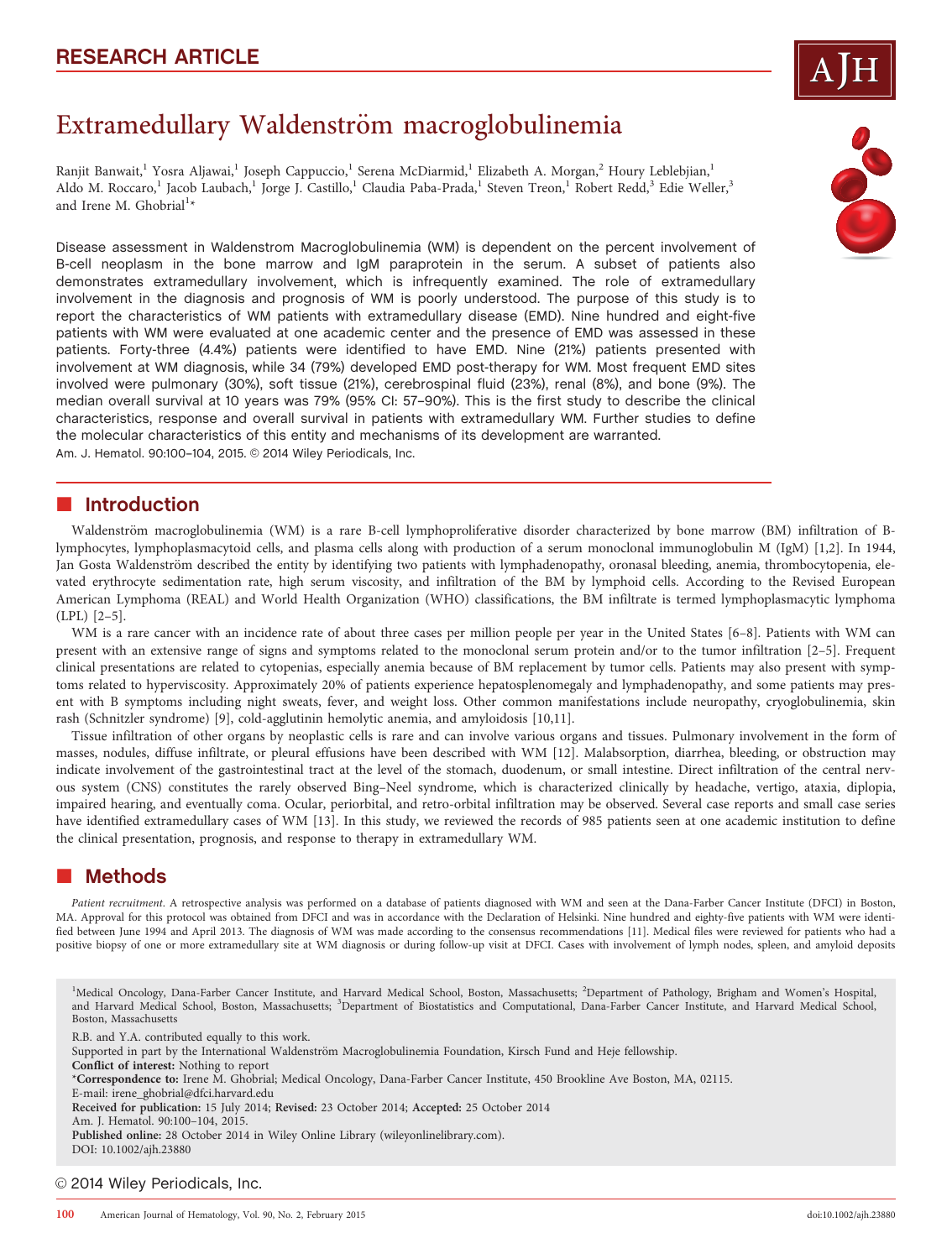#### **TABLE I.** Baseline Demographics

|                                 |                  | Extramedullary disease<br>presentation |                                  |
|---------------------------------|------------------|----------------------------------------|----------------------------------|
|                                 | Total $n = 43$   | At WM<br>diagnosis<br>$n = 9$          | Post-WM<br>treatment<br>$n = 34$ |
| Age                             |                  |                                        |                                  |
| Median (range)                  | 55 (42-70)       | 58 (47-68)                             | 55 (42-70)                       |
| < 50                            | 13 (30%)         | 2(22%)                                 | 11(32%)                          |
| (50, 60]                        | 19 (44%)         | 4 (44%)                                | 15 (44%)                         |
| (60, 70)                        | 11 (26%)         | 3(33%)                                 | 8 (24%)                          |
| >70                             | O                | O                                      | ი                                |
| Sex                             |                  |                                        |                                  |
| Female                          | 20 (47%)         | 5 (56%)                                | 15 (44%)                         |
| Male                            | 23 (53%)         | 4 (44%)                                | 19 (56%)                         |
| $\beta$ -2 microglobulin (g/dL) |                  |                                        |                                  |
| Median (range)                  | $3.1(1.3-10.9)$  | $3.8(1.4-6.1)$                         | $2.8(1.3-10.9)$                  |
| Missing                         | 23 (53.5%)       | 3(33.3%)                               | 20 (58.8%)                       |
| Bone marrow (%)                 |                  |                                        |                                  |
| Median (range)                  | $30(5-90)$       | $30(5 - 80)$                           | $30(5-90)$                       |
| Missing                         | 5 (12%)          | O                                      | 5(15%)                           |
| Hemoglobin (g/dL)               |                  |                                        |                                  |
| Median (range)                  | $11.8(3.9-15.0)$ | 12.2 (10.7-15.0)                       | $10.8(3.9-13.9)$                 |
| Missing                         | 9(20.9%)         | $1(11.1\%)$                            | 8 (23.5%)                        |
| Platelets (10 <sup>9</sup> )    |                  |                                        |                                  |
| Median (range)                  | 270 (99-600)     | 292 (99-557)                           | 262 (109-600)                    |
| Missing                         | 8 (19%)          | $1(11\%)$                              | 7(21%)                           |
| LDH (UI/L)                      |                  |                                        |                                  |
| Median (range)                  | 188 (68-1134)    | 197 (116-1134)                         | 183 (68-478)                     |
| Missing                         | 28 (65%)         | 5 (56%)                                | 23 (68%)                         |
| lgM                             |                  |                                        |                                  |
| Median (range)                  | $2.5(0.0-9.0)$   | $1.4(0.6 - 7.7)$                       | $2.7(0.0-9.0)$                   |
| Missing                         | 5(11.6%)         | 3(33.3%)                               | 2(5.9%)                          |

were excluded and only extranodal cases were included in this analysis. Cases with circulating tumor cells were excluded. Fifty biopsy specimens were obtained and examined from 43 patients identified in this study.

Study patients and response evaluation. To be included in this analysis, each of the 43 patients had involvement by LPL in the BM and an IgM paraprotein in the serum. In addition, each patient demonstrated one or more sites of extramedullary involvement by way of biopsy either at WM diagnosis or post-therapy for WM. Medical files of these patients were further reviewed and data regarding patient demographics, initial presentation at diagnosis, and disease prognosis based on the Morel International Prognostic Scoring System (IPSS-WM) study were obtained. Prior medical history including types of therapies for WM and best response to these therapies were also included. Patients were evaluated for clinical response using the criteria established at the Second International Workshop on Waldenström's Macroglobulinemia [14]. Data were collected until the last time of follow-up or death.

Pathology. The diagnosis of LPL was rendered on tissue sections as part of routine clinical care in accordance with the 2008 WHO classification system and consensus definition for WM [3,15]. Pathology specimens were obtained at our institution or at referring institutions, were reviewed by the pathology department at our institution, and the reports were evaluated for confirmation of LPL involvement. Representative histologic sections of the tumors were additionally stained with an anti-CD20 antibody (L26 clone, Dako, Carpinteria, CA) for this study.

Statistical analysis. Patient characteristics were summarized using descriptive statistics. Patient responses to treatment were calculated using 95% exact binomial confidence intervals. Overall survival was defined as the time elapsed between WM diagnosis and last follow-up or death from any cause and was estimated using the Kaplan–Meier method. The median follow-up time was calculated using the reverse Kaplan–Meier method. The 95% confidence intervals for survival analysis were calculated using Greenwood's method of variance estimation. Statistical analyses were performed using the R environment for statistical computing (version 3.1.0, R Foundation for Statistical Computing, Vienna, Austria).

# **Results**

#### Patient characteristics at baseline

The baseline characteristics are shown in Table I. Among the 985 WM patients identified, 43 (4.4%) had evidence of extramedullary involvement. There were 23 (53%) males and 20 (47%) females with TABLE II. Patients with EMD Sites Involved

|                       |               | Extramedullary disease presentation |                               |
|-----------------------|---------------|-------------------------------------|-------------------------------|
|                       | Totaln = $43$ | At WM diagnosis<br>$n = 9$          | Post-WM<br>treatment $n = 34$ |
| EMD site <sup>a</sup> |               |                                     |                               |
| Bone                  | 4 (9%)        | O                                   | 4 (12%)                       |
| Breast                | 1(2%)         | O                                   | 1(3%)                         |
| Colon                 | 1(2%)         | O                                   | 1(3%)                         |
| Small bowel           | 1(3%)         | O                                   | 1(3%)                         |
| Conjunctiva           | 1(2%)         | O                                   | 1(3%)                         |
| <b>CSF</b>            | 10 (23%)      | ∩                                   | 10 (29%)                      |
| Gallbladder           | 1(2%)         | 1(11%)                              | O                             |
| Liver                 | 1(2%)         | $1(11\%)$                           |                               |
| Neck                  | 2(5%)         | 0                                   | 2(6%)                         |
| Prostate              | 1(2%)         | ∩                                   | 1(3%)                         |
| Pulmonary             | 13 (30%)      | 3(33%)                              | 10 (29%)                      |
| Renal                 | 4 (8%)        | 2(22%)                              | 2(6%)                         |
| Skin                  | 2(5%)         | $\mathbf{\Omega}$                   | 2(6%)                         |
| Soft tissue           | 9(21%)        | 3(33%)                              | 6 (18%)                       |

a Patients may have multiple sites of EMD which is reflected in column percentages totaling more than 100%.

a median age of 55 years (range 42–70 years). Ninety-five % were white. At the time of original WM diagnosis, nine (21%) patients were asymptomatic. Laboratory data at WM diagnosis included median b-2-microglobulin of 3.1 g/dL (range 1.3–10.9 g/dL), and percent BM involvement by LPL of 30% (range 5–90%). Among the 43 WM patients identified with EMD, nine (21%) patients presented with involvement at WM diagnosis, and the other 34 (79%) patients presented with EMD post-therapy for WM.

#### Extramedullary presentation at WM diagnosis (nine patients)

Eight of these nine patients presented with only a single extramedullary site while one patient had two sites of involvement at WM diagnosis. Extramedullary sites involved in this group included soft tissue from an upper lip mass, upper arm mass, orbital mass, and presacral mass ( $n = 3$ ; 33%); pulmonary ( $n = 3$ ; 33%); renal ( $n = 2$ ; 22%); liver ( $n = 1$ ; 11%); and gallbladder ( $n = 1$ ; 11%), Table II.

### Extramedullary presentation post-therapy for WM (34 patients)

Thirty-four (79%) patients developed EMD post-therapy for WM. Of these patients, 29 had only a single extramedullary site of involvement while five patients had multiple sites of involvement post-therapy for WM. None of these cases represented transformation to intermediate-grade lymphoma. Among the patients with multiple extramedullary sites, four patients had two sites of involvement and one patient had four different sites of involvement. Extramedullary sites involved in this group included pulmonary ( $n = 10$ ; 29%); cerebrospinal fluid, CSF ( $n = 10$ ; 29%); soft tissue from nasopharyngeal mass, hard palate mass, abdominal wall mass, neck/upper back mass, chest wall mass, and thigh mass ( $n = 6$ ; 18%); bone ( $n = 4$ ; 12%); renal  $(n = 2; 6\%)$ ; neck mass  $(n = 2; 6\%)$ ; skin  $(n = 2; 6\%)$ ; breast  $(n = 1;$ 3%); conjunctiva ( $n = 1$ ; 3%); small bowel ( $n = 1$ ; 3%); prostate ( $n = 5$ 1; 3%); and colon ( $n = 1$ ; 3%) (Fig. 1 and 2). For patients with Bing– Neel syndrome, the majority of the patients were diagnosed with the presence of leptomeningeal enhancement on MRI or enhancement at the Cauda Equina. All of the patients demonstrated the presence of malignant cells in the CSF except for one patient who had enhancement of the optic nerve and periventricular area along with infiltration of the extra-occular muscles. In this patient, the CSF showed no malignant cells but showed the presence of IgH rearrangement in the spinal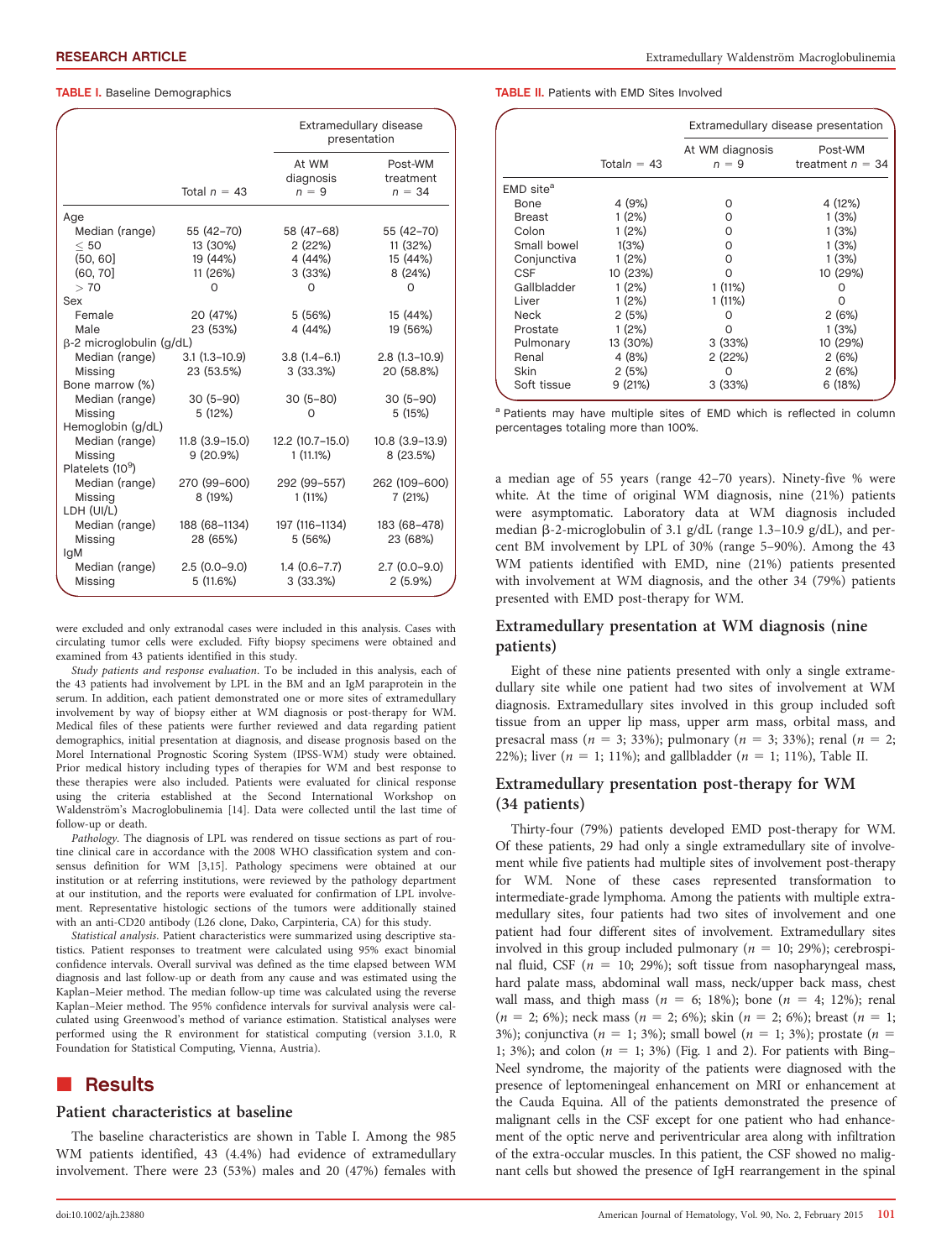

Figure 1. Immunohistochemical detection of CD20 expression in EMD sites. Four examples of extramedullary sites of involvement with LPL. There is strong immunoreactivity for CD20 in all the areas. 20× and 100× images are shown for lung, thigh, small bowel, and chest wall masses, respectively.

fluid. For the patients with pulmonary involvement, three had involvement in the parenchyma of the lung with a lung mass or pulmonary nodules and were proven to have malignant cells by biopsy or bronchioalveolar lavage. The other patients showed pleural effusions by CT scan imaging and cytology proven presence of malignant cells. Median time to extramedullary presentation from WM diagnosis in this group was 71.5 months (range 2–210 months) or approximately six years.

### Immunohistochemical and molecular characteristics of EMD specimens

Fifty samples obtained from 43 patients were evaluated by pathology review at our institution as part of routine clinical care. All patient specimens analyzed were consistent with LPL. Immunoglobulin kappa or lambda light chain expression was analyzed in 45 specimens by either flow cytometry or by in situ hybridization, of which 40 (88%) samples were kappa and five (12%) samples were lambda. Figure 1 shows representative immunohistochemical detection of CD20 expression in EMD of the lung, thigh, small bowel, and chest wall. For the cases in which molecular analysis of DNA isolated from biopsies was performed ( $n = 6$ ), a clonal immunoglobulin heavy chain gene rearrangement was identified in all cases indicating the presence of a clonal B-cell population.

### Immunophenotypic data for WM patients with extranodal disease

Immunophenotpic data were obtained for extranodal biopsy specimens and samples were analyzed by flow cytometry ( $n = 34$ ), immunohistochemistry ( $n = 30$ ), or both ( $n = 14$ ). All patient specimens analyzed were of B-cell lineage  $(CD19+$ ,  $CD20+$ ). Monotypic surface immunoglobulin kappa or lambda light chain was analyzed in all specimens of which 91% were kappa and 9% were lambda.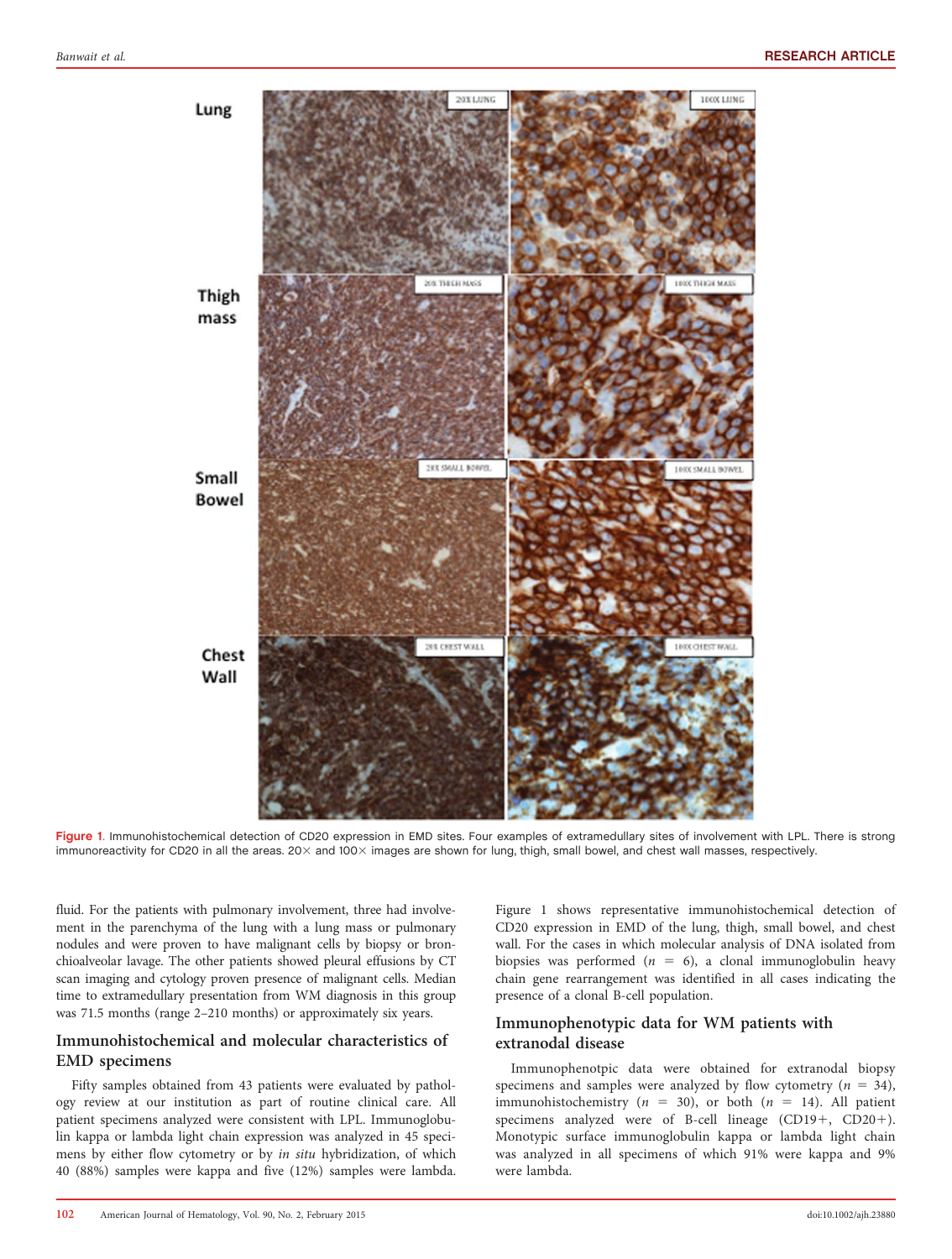

Figure 2. CT scan of the chest showing extramedullary involvement in a patient with WM with a lung mass and pleural effusion.

#### Interventions before and after EMD presentation

At the time of data collection (July 2013), for all 43 patients the median number of lines of therapy was three (range 0–8). In the group of nine patients presenting with EMD at WM diagnosis, four patients (44%) had one subsequent line of therapy, two (22%) had two lines, two (22%) had three lines, and one (11%) had four lines of therapy. The median number of subsequent lines of therapy was two (range 1–4). All of the therapies for these patients were postdiagnosis with EMD. In the group of 34 patients presenting with EMD post-therapy for WM, one (3%) had no prior lines, eight (24%) had one line of therapy, four (12%) had two lines, seven (21%) had three lines, six (18%) had four lines, and eight (24%) had five or more lines of therapy prior to EMD presentation. The median number of prior lines was three (range 0–8).

Among the 43 WM patients presenting with extramedullary involvement at diagnosis or post-therapy for WM, 37 received therapy to reduce the burden of disease. All nine patients with EMD at WM diagnosis received treatment, and eight (89%) achieved a minimal response or better (95% CI: 52–100%). Of the 34 patients who presented with EMD after WM diagnosis, 28 (79%) received therapy, and 22 (65%) achieved a minimal response or better (95% CI: 59–92%).

First therapies that patients received after EMD presentation included cyclophosphamide-based regimens including combinations of rituximab and CVP or CHOP or cyclophosphamide/dexamethasone/ rituximab combinations ( $n = 11$ ; 21%), bortezomib-based regimens including bortezomib and rituximab combinations or bortezomib/dexamethasone/rituximab ( $n = 8$ ; 15%), and bendamustine-based regimens including bendamustine alone or in combination with rituximab ( $n =$ 7; 13%). Other therapies included methotrexate for CNS involvement and everolimus/bortezomib/rituximab or cytarabine and dexamethasone. Twenty-two (85%) of the 26 patients who received rituximabbased therapy to reduce disease burden achieved a minimal response or better (95% CI: 65–96%). We could not report the overall response rate for other therapeutic agents because of the small number of patients.

Of those who responded by consensus criteria, the EMD sites also showed disease improvement, although there are no specific criteria of response for these EMD sites. Response in the patients with Bing– Neel syndrome was demonstrated in five patients with resolution of the malignant cells from the CSF. In seven patients with lung or pleural fluid involvement, there was improvement in the pleural fluid/negative cytology of the fluid or resolution/improvement in the pulmonary involvement.



Figure 3. Overall survival (OS) in the patients with EMD. OS was defined as the duration of time from initial WM diagnosis to time of death. Median overall survival time was not reached since more than 50% of patients were still alive. Five-, 10-, and 15-year survival probabilities were 92%, 79%, and 79%, respectively. All censored observations (represented on the curve by vertical marks) were alive at last contact, and their respective dates of last known status are used in the estimation of the overall survival curve. The median follow-up time was 106 months or approximately nine years. The dashed line represents the 95% confidence bounds of the survival probability estimate at a particular time point.

#### Survival data

At the time of data collection, the median follow-up time was 106 months (range 2–227 months), or approximately nine years. Of the 43 WM patients with EMD, 30(70%) were alive, seven (16%) were lost to follow-up, and six (14%) died as a result of progressive disease. Kaplan–Meier estimates of 5-, 10-, and 15- year survival rates were 92% (95% CI: 76–97%), 79% (95% CI: 57–90%), and 79% (95% CI: 57–90%), respectively (Fig. 3).

# **Discussion**

In this report, we describe a unique entity of extramedullary Waldenström macroglobulinemia. Prior case reports and case series have described some of these cases [13]. However, the clinical characteristics, response rate, and survival of these patients have not been previously examined.

These extramedullary WM cases were defined as the presence of a clonal lymphoplasmacytic infiltrate at anatomic sites distant from the bone marrow or adjacent soft tissue in a patient with underlying WM, and excluding splenic/liver and nodal involvement as well as excluding circulating tumor cells. Interestingly, many of these cases showed involvement in specific organs such as lung, soft tissue, CNS, and gut involvement, indicating possible specific tropism/homing of the malignant cells to those organs. We also found cases of renal involvement with infiltrates of tumor cells, which would suggest a potential etiology of renal failure in some patients with WM. All of the cases with CNS involvement (Bing–Neel syndrome) developed after therapeutic interventions while other cases of lung or soft tissue involvement occurred at the time of diagnosis. In general, most cases presented after therapy and not at the time of initial diagnosis indicating possible clonal evolution/clonal heterogeneity that favors the growth of clones with extramedullary preference with selective pressure after therapeutic agents. Clonal evolution has been described in other B-cell malignancies [16–18].

FISH and cytogenetic studies were not available in all the patients and MYD88 mutation status was not routinely performed in these patients. Therefore, we could not define specific prognostic markers that identify this patient population. Recent studies have demonstrated that MYD88 L265P mutation is present in 70–90% of WM patients [19,20]. Moreover, a recent observation indicated that 20– 30% of patients also harbor a CXCR4 WHIM mutation [21,22]. CXCR4 is a chemokine receptor that regulates cell trafficking and has been implicated in tumor dissemination and metastasis in many